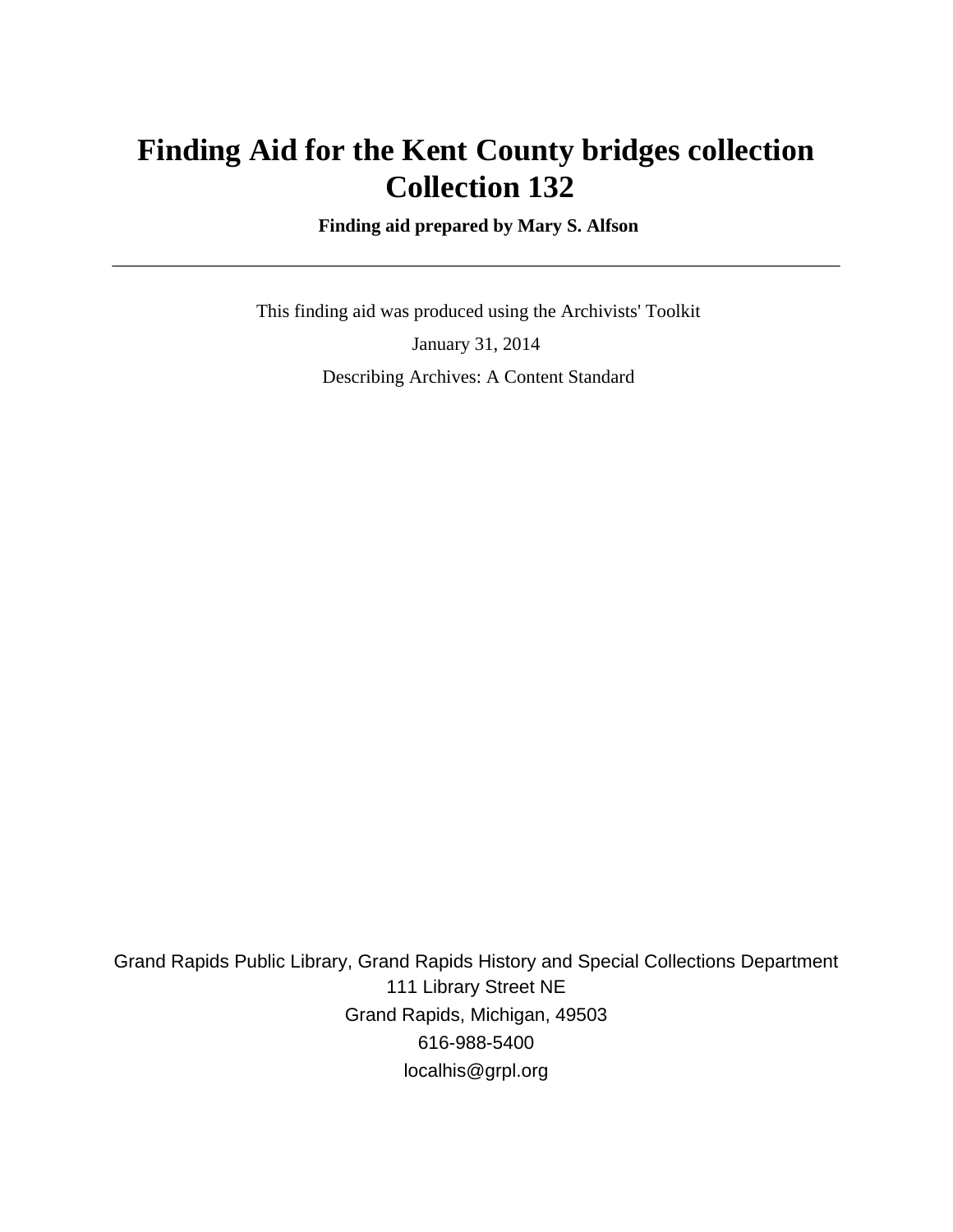## **Table of Contents**

l,

| A brief history of bridges in Grand Rapids, with reference to Kent County bridges 4 |
|-------------------------------------------------------------------------------------|
|                                                                                     |
|                                                                                     |
|                                                                                     |
|                                                                                     |
|                                                                                     |
|                                                                                     |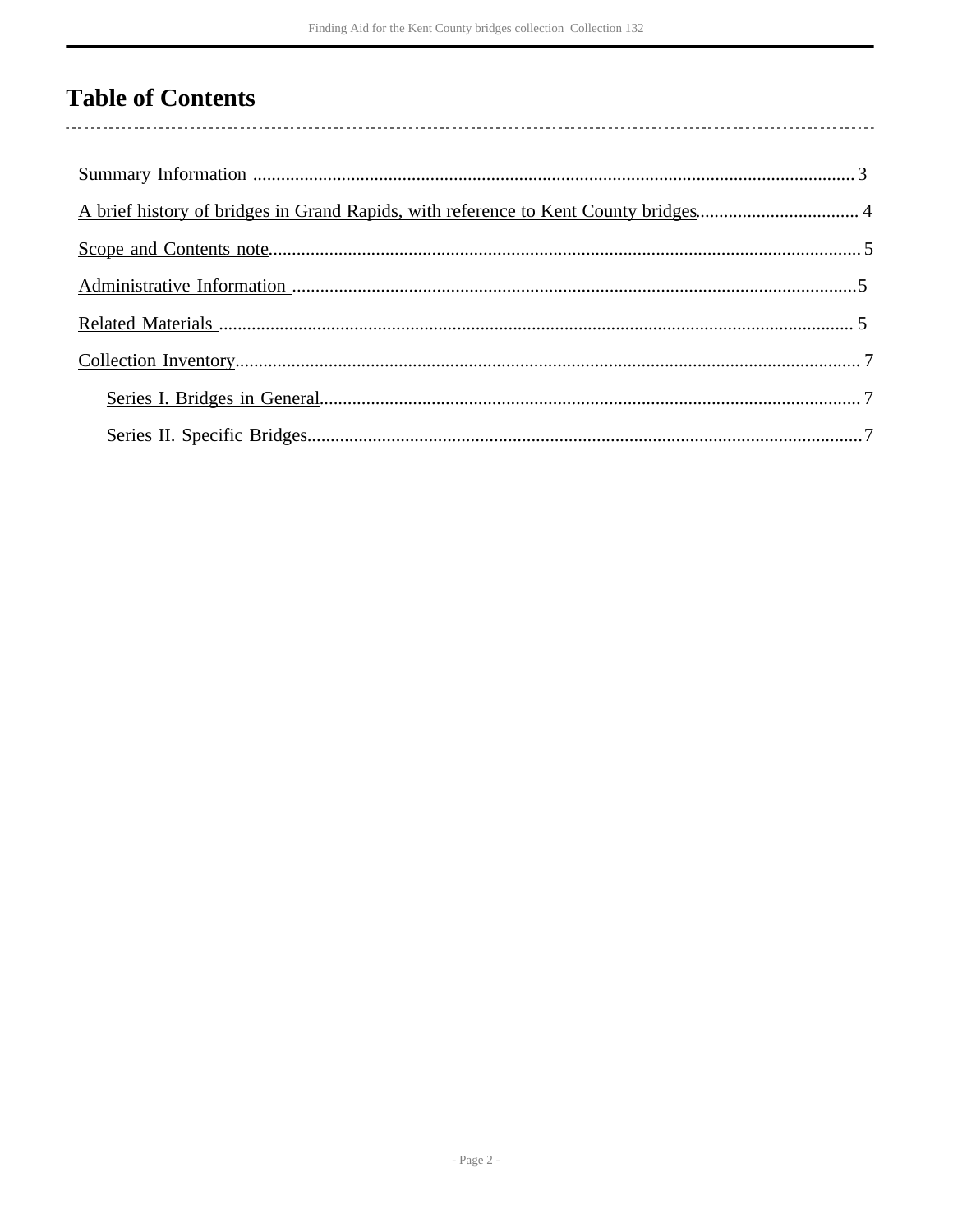# <span id="page-2-0"></span>**Summary Information**

...................................

| <b>Repository</b> | Grand Rapids Public Library, Grand Rapids History and Special<br><b>Collections Department</b>                                                                                                                                                                                                                                                                                                                                                           |
|-------------------|----------------------------------------------------------------------------------------------------------------------------------------------------------------------------------------------------------------------------------------------------------------------------------------------------------------------------------------------------------------------------------------------------------------------------------------------------------|
| <b>Title</b>      | Kent County bridges collection                                                                                                                                                                                                                                                                                                                                                                                                                           |
| Date [inclusive]  | 1903-1998                                                                                                                                                                                                                                                                                                                                                                                                                                                |
| <b>Extent</b>     | 1.71 Linear feet Five boxes                                                                                                                                                                                                                                                                                                                                                                                                                              |
| Language          | English                                                                                                                                                                                                                                                                                                                                                                                                                                                  |
| <b>Abstract</b>   | This collection consists of historic and photographic information on select<br>bridges in Kent County, Michigan. The bulk of the material relates to<br>the Bridge Street, North Park and Sixth Street bridges. Included are brief<br>histories, maps, schematics, construction plans and images. Material is<br>also included for the Fulton Street, Leonard Street and Pearl Street bridges<br>as well as general information on Grand Rapids bridges. |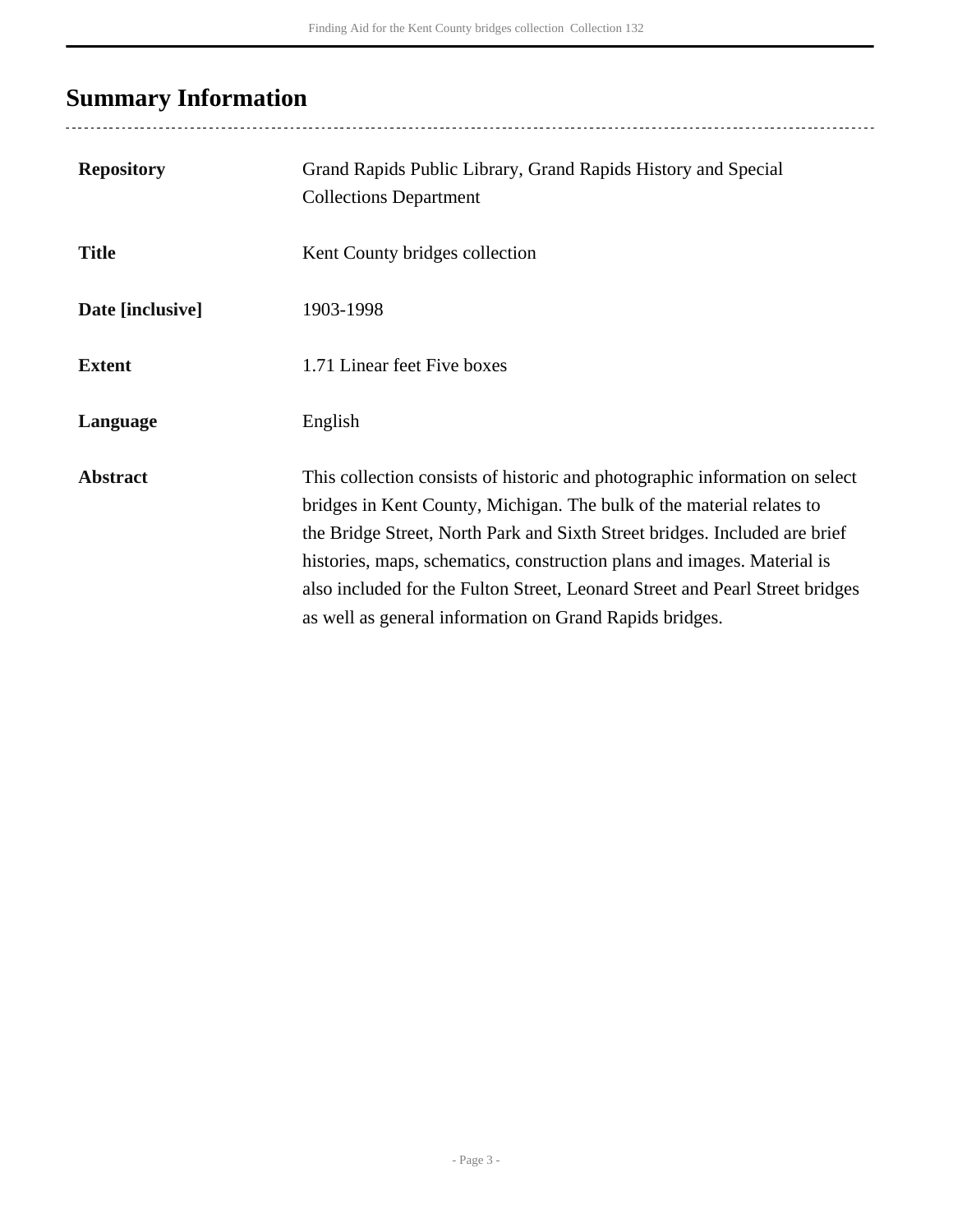### <span id="page-3-0"></span>**A brief history of bridges in Grand Rapids, with reference to Kent County bridges**

As with other conveniences of civilization in the new settlements in Kent County, the means for crossing rivers developed more permanence over time. At the beginning of the 19th century, individuals kept canoes or rafts, forded shallow areas by foot, or built semi-permanent foot bridges in low water areas as the seasons allowed. Wagons and teams crossed at will on the frozen ice during the winter months. Some forded during other seasons in areas of low water, others crossed by ferry. Ferry St. between Pearl St. and Fulton St. was the location of an early ferry landing on the East side, with the West side landing almost directly opposite.

The first real river bridge in the county was built in Ada in 1844, paid for with State funds. Efforts to construct a free bridge in Grand Rapids began with a meeting in February 1842. A foot bridge was constructed near Bridge St., and the Supervisors of Kent County were given authority to build the first real bridge across the Grand River in Grand Rapids. The stone was completed August 9, 1845, and the bridge was finished November 27. A separate bridge across the canal was also completed then. This bridge lasted only about 7 years. The second bridge, a shingle roofed lattice bridge, was built in 1852 at the same location. This bridge was a toll bridge. It burnt in April 1858 and a replacement toll covered bridge was constructed by September. The toll was not ended until 1874 when it was purchased by the City. It was replaced by a wrought iron bridge in 1884, and then by a new cement bridge during the early part of the 20th century. By that time, there were several other bridges along the Grand River at Grand Rapids.

The other early bridges included the:

Leonard St. Bridge, a toll bridge completed October 21, 1858, and made free in 1873 when purchased by the City. Seven stone piers, truss pattern with shingled roof.

Pearl St. Bridge, completed November 25, 1858. Truss on massive stone abutements. This one crossed the island still part of the river at that time. It was also a toll bridge until purchased by the City in 1873. It was replaced in 1886.

Fulton St. Bridge, wrought iron with high trusses was built in 1885.

Sixth St. Bridge, at Newberry St, was also started in 1885, and was wrought iron with high trusses.

Also, the Canal St. Gravel Road Co. Bridge was built in 1884, crossing near the Soldier's Home.

Separate bridges for railroads were also constructed beginning with wooden bridges in 1857 and then iron. They were lower, and a couple were destroyed or damaged by the July 1883 flood.

http://www.michigan.gov/mdot/1,1607,7-151-9620\_11154\_11188---,00.html http:// www.michmarkers.com/startup.asp?startMenu=Kent.htm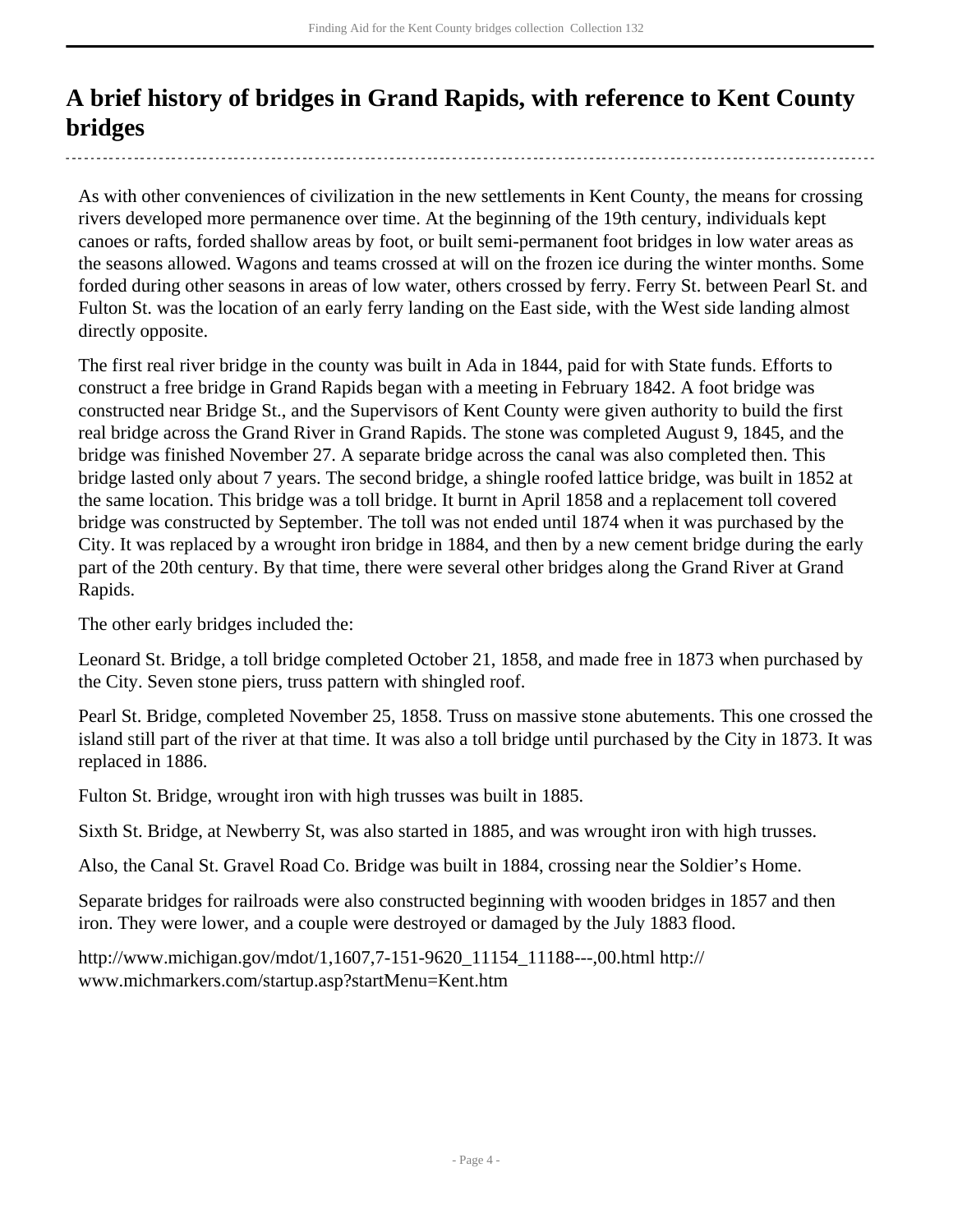### <span id="page-4-0"></span>**Scope and Contents note**

This collection began with an accession of information on one bridge, and has continued to grow as more information on bridges has been identified and processed. The bridges included to date are those spanning the Grand River, in the area of Grand Rapids, Michigan proper.

A 1988 and 1991 accession from the Grand Rapids City Engineers includes recordation packages of the Bridge St. Bridge and the North Park Bridge. A brief history of each bridge and maps of the areas are given. The historical and economic importance of each bridge is assessed. Schematics and pictures of each bridge is also included, as are construction plans. The data was collected prior to demolition of both of these National Register of Historic Places eligible bridges, as required by federal law. Additional color photographs have been added, which show the 1991 construction of the new bridge, as well as 1998 engineering drawings, which show the plans for the old bridge installed in Riverside Park.

The largest content currently in this general subject-related collection are the items for the Sixth Street Bridge, mostly from 1976, including correspondence and a structural report. Reference articles and newspaper clippings cover various time periods, and a 1981 dedication program and invitation are the most recent documents. A 2002 accession is a reproduction Dutch lithograph of the Grand River, showing a covered bridge with stone supports, near "Belting Manufactory".

### <span id="page-4-1"></span>**Administrative Information**

#### **Publication Information**

Grand Rapids Public Library, Grand Rapids History and Special Collections Department

#### **Immediate Source of Acquisition note**

City of Grand Rapids. Accession numbers 1988.013; 1991.007; 1998.071; 1998.082; P2002.024

### <span id="page-4-2"></span>**Related Materials**

**Related Archival Materials note**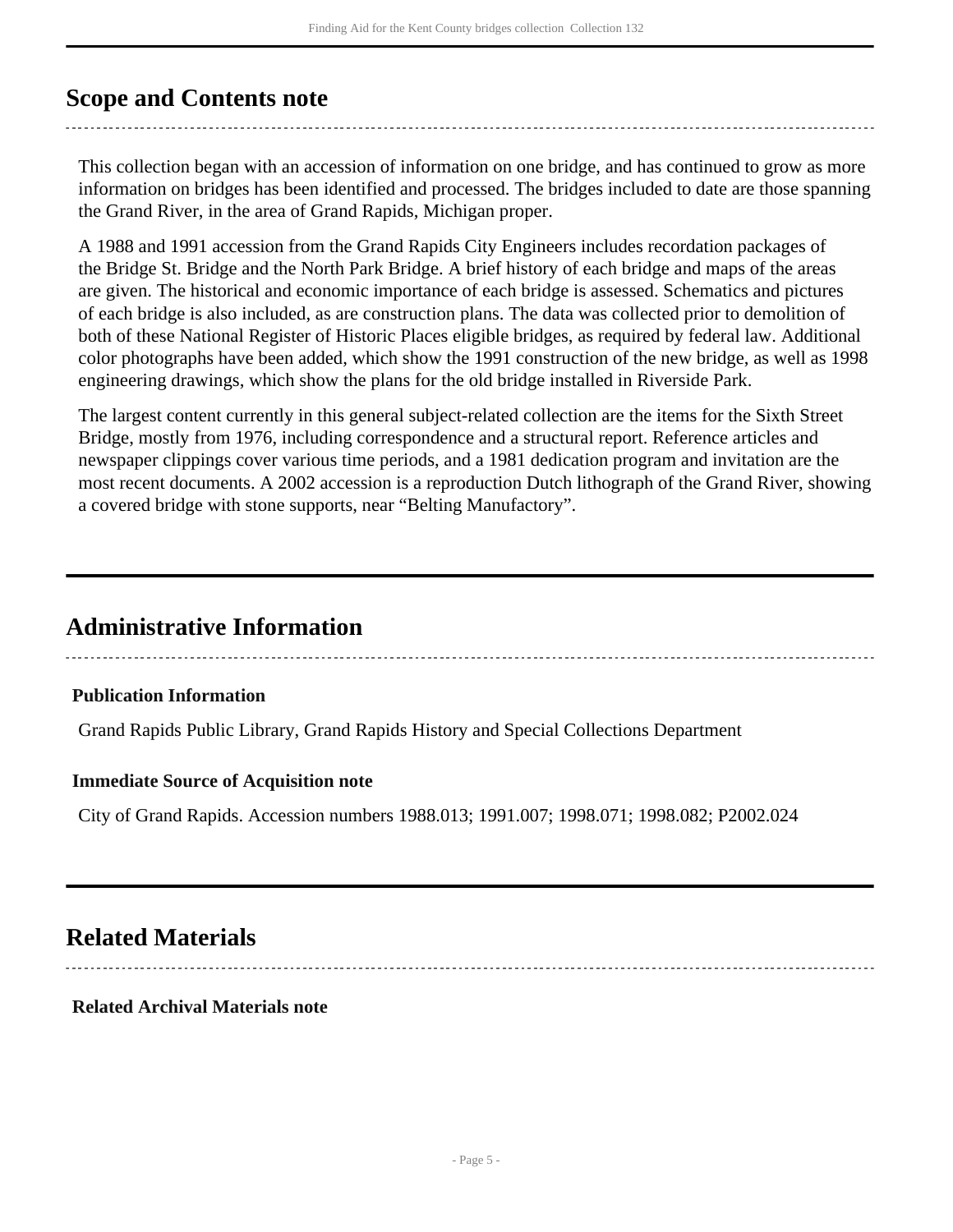Coll. 033, Anderson Photographs Collection. Includes the Grand River Bridges Series.

Coll. 054, Grand Rapids Public Library Photo Collection.

Coll. 078, Grand Rapids Public Library Postcard Collection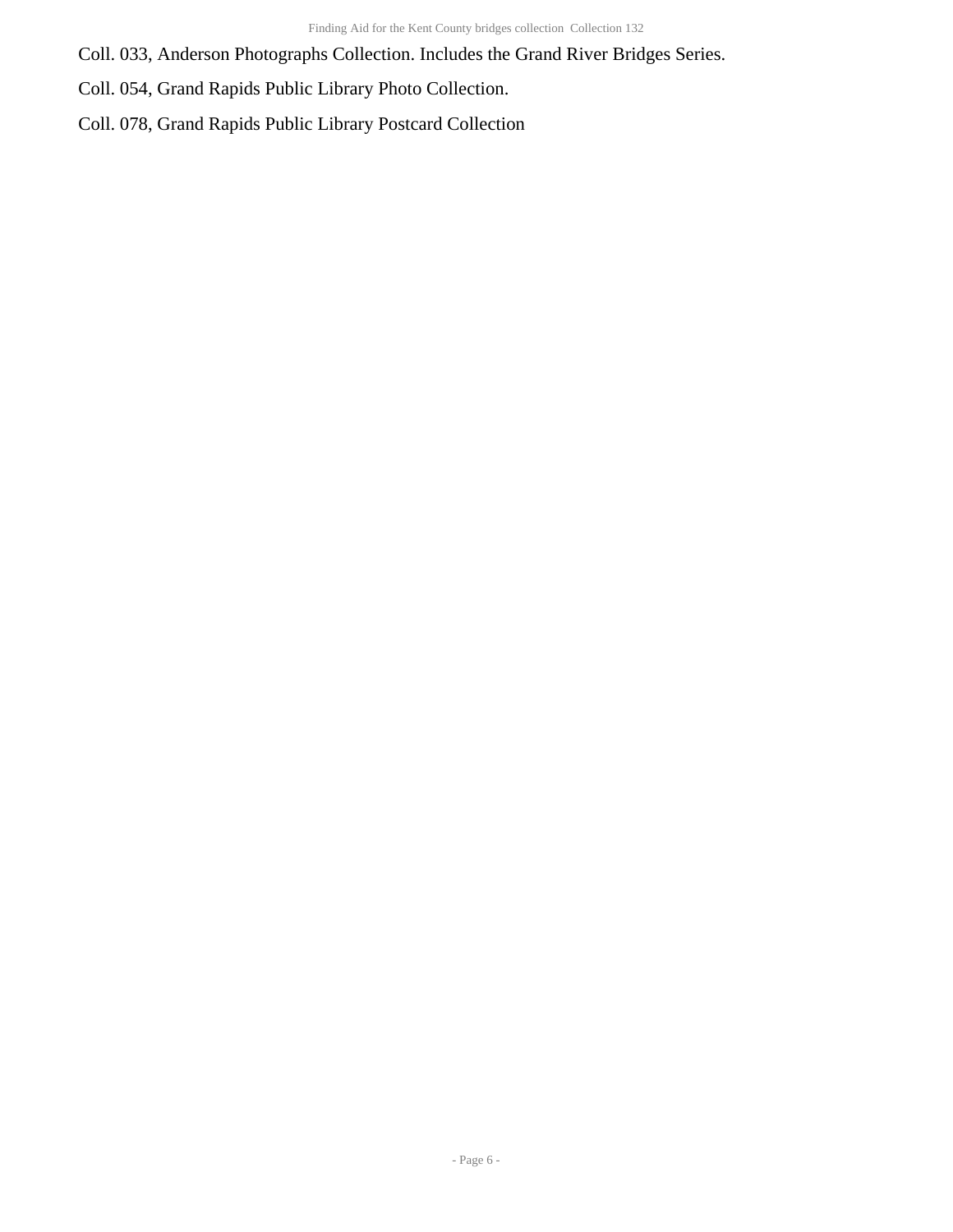### <span id="page-6-0"></span>**Collection Inventory**

#### <span id="page-6-1"></span>**Series I. Bridges in General**

|                                                                                                                                                                                                                                                     | <b>Box</b>   | <b>Folder</b> |
|-----------------------------------------------------------------------------------------------------------------------------------------------------------------------------------------------------------------------------------------------------|--------------|---------------|
| General Reference Information, including Etten (1926) Bridge Across<br>Grand River.                                                                                                                                                                 | 1.5          | 1             |
| Illustrated Pamphlet of Wrought Iron Bridges built by Wrought Iron<br>Bridge company, Canton, Ohio / R.D. Wheaton, Charlotte, Eaton Co.,<br>Michigan. Canton, Ohio: T.W. Saxton & co., 1884. 1 CD with JPEG<br>digital scans of each page. 2009.042 | 1.5          | 2             |
| Grand Rapids Bridge Company Scrip. 1852. 1986.272                                                                                                                                                                                                   | $\mathbf{1}$ | 15            |
| <b>Series II. Specific Bridges</b>                                                                                                                                                                                                                  |              |               |

#### <span id="page-6-2"></span>**Scope and Contents note**

As currently created, this collection was a small collection about one bridge. As of 2008, it is still a small collection, but contains information and documents about several bridges, including a couple of generations of bridges at the same location. Included are Bridge St., North Park, Pearl St. and 6th Street bridges.

#### **Bridge St. Bridge**

**Box Folder**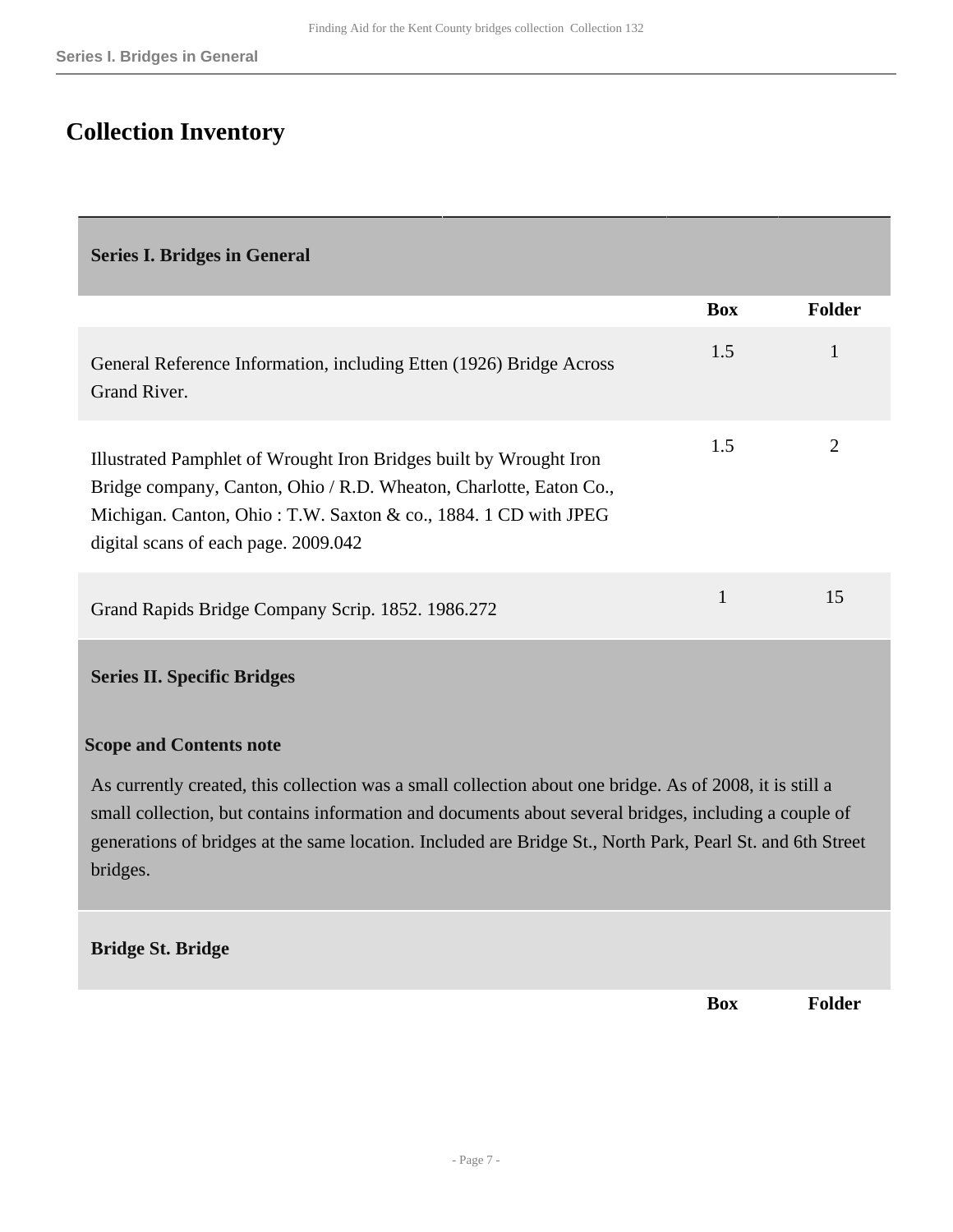**Fulton Street Bridge [M-45]**

| Engineering record of Bridge St. Bridge, maps, and picture index, 1988.                                                                                                                                                                      | 1            | 1              |
|----------------------------------------------------------------------------------------------------------------------------------------------------------------------------------------------------------------------------------------------|--------------|----------------|
| Views of Bridge St. Bridge. $(85 \times 7 \text{ b/w})$                                                                                                                                                                                      | $\mathbf{1}$ | $\overline{2}$ |
| Views of Bridge St. Bridge. $(85 \times 7 \text{ b/w})$                                                                                                                                                                                      | $\mathbf{1}$ | 3              |
| Schematics of Bridge St. Bridge. (8 8 x 10 bw microfilm prints on photo<br>paper?)                                                                                                                                                           | $\mathbf{1}$ | 4              |
| Negatives of schematics (Bridge St. Bridge). (8 8 x 10, interleaved with<br>paper)                                                                                                                                                           | $\mathbf{1}$ | 5              |
| <b>Fulton Street Bridge [M-45]</b>                                                                                                                                                                                                           |              |                |
|                                                                                                                                                                                                                                              |              |                |
|                                                                                                                                                                                                                                              | <b>Box</b>   | Folder         |
| Engineering Report 1830 : location-design study report M-45 [Fulton<br>St.] over Grand River, City of Grand Rapids, Kent County. Jan. 1972 /<br>Michigan Department of State Highways. 00.[5732].1                                           | 1            | 5.5            |
| <b>Leonard Street Bridge [US-131]</b>                                                                                                                                                                                                        |              |                |
|                                                                                                                                                                                                                                              | <b>Box</b>   | <b>Folder</b>  |
| Engineering Report 1843 : a location-design study report, structure<br>carrying US-131 [Leonard St.] BR over the Grand River, Grand Rapids,<br>Kent County. July 9, 1975 / Michigan Dept. of State Highways &<br>Transportation. 00.[5733].1 | $\mathbf{1}$ | 5.6            |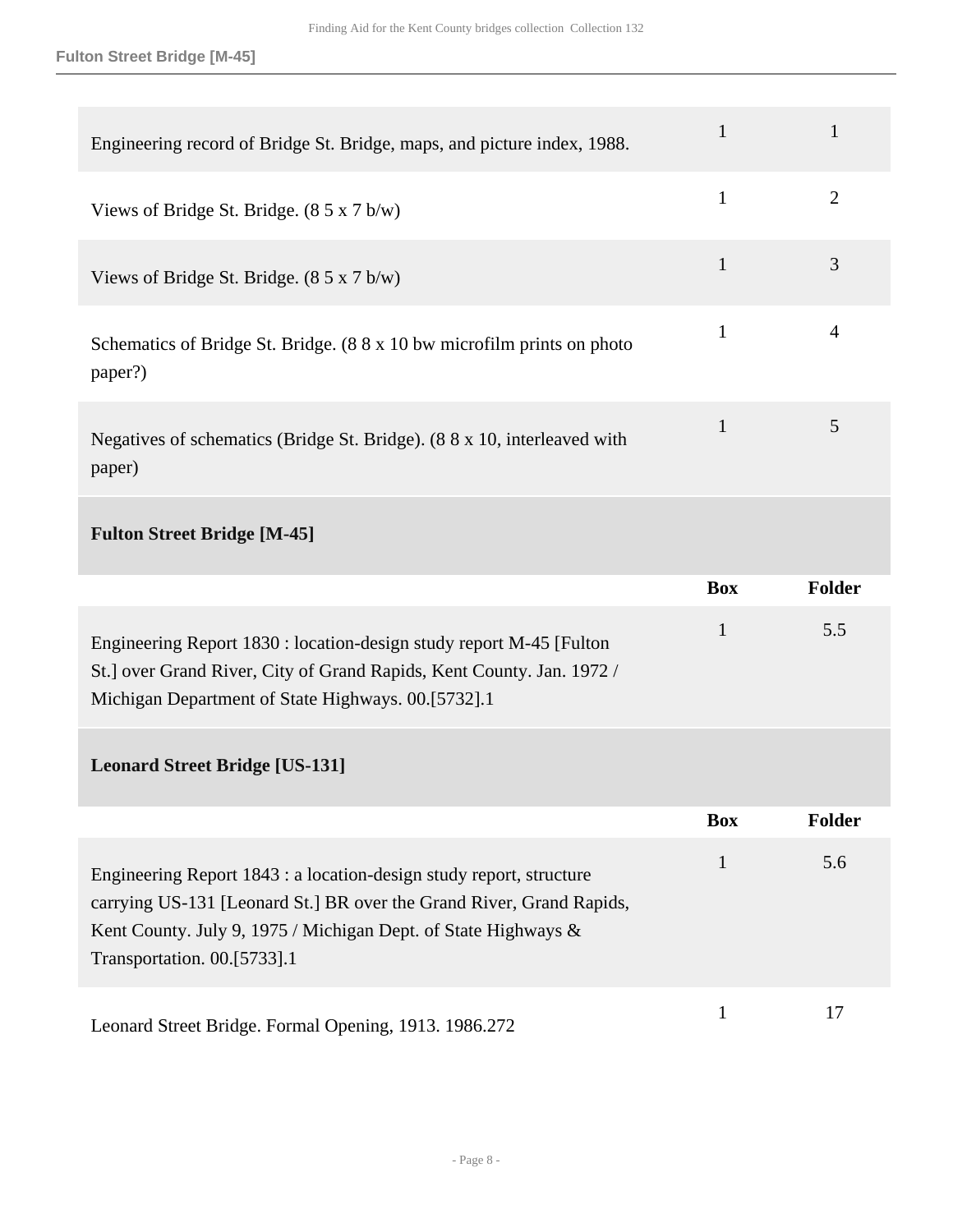# **North Park Bridge. Box Folder** Engineering record of North Park Bridge, maps and picture index, [1988] / HAER No. MI-46. 1 6 Views of North Park Bridge, 1990.  $(10.5 \times 7 \text{ b/w})$  1 7 Views of North Park Bridge, 1962, 1910.  $(6.5 \times 7 \text{ b/w})$  1 Schematics for masonry of North Park Bridge. 1903 (3 8 x 10 on photo paper?) 1 9 Proposed plans and erection plans of North Park Bridge, 1903. (8 8 x 10 on photo paper?) 1 10 Plans for trusses on North Park Bridge. (7 8 x 10 on photo paper) 1903 1 Plans for the partial rebuilding of North Park. Bridge, [1933]. (6 8 x 10 on photo paper?) 1 12 **Box** OVE Engineering Drawings, Old North Park Bridge / Riverside Park. 1998. (18 drawings, copy) / Williams & Works, G.R., Scott Civil Engineering Co. 1998.071 3 **New North Park Bridge Construction, 1991.**

**Box Folder**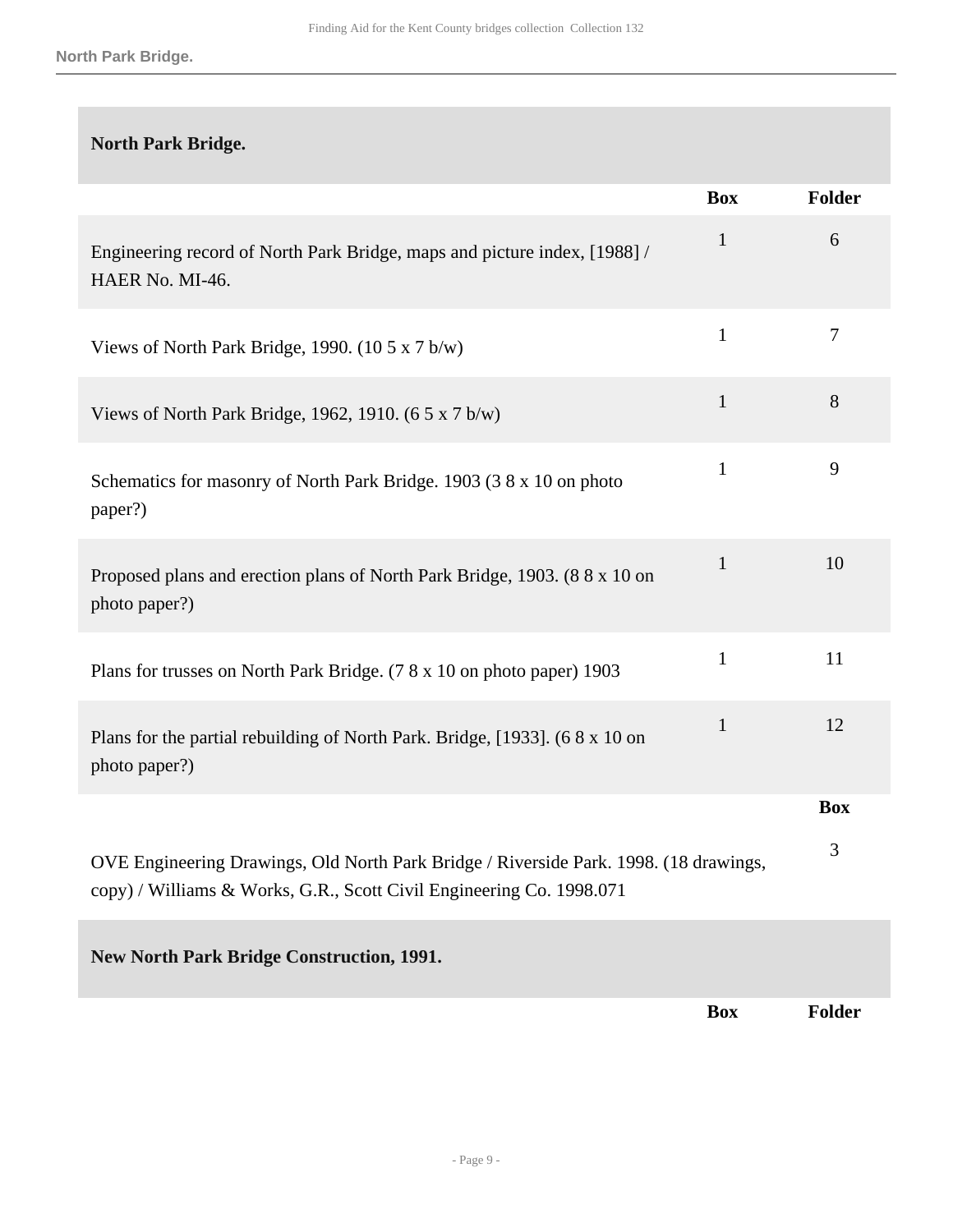**Pearl Street Bridge. Old Covered.**

| New North Park Bridge in construction, ca. 1991 (17 5x7 color photos<br>from City Manager's office). 1998.082                                                                                                                                                     | $\mathbf{1}$   | 13                           |
|-------------------------------------------------------------------------------------------------------------------------------------------------------------------------------------------------------------------------------------------------------------------|----------------|------------------------------|
| New North Park Bridge in construction, ca. 1991 (16 4x5 color photos from City<br>Manager's office). 1998.082                                                                                                                                                     |                | <b>Box</b><br>$\overline{2}$ |
| $4 \times 5$ Negative, MI-27-1 to MI-27-17, with one $4 \times 5$ print for MI-27-5.                                                                                                                                                                              |                | $\overline{2}$               |
| <b>Pearl Street Bridge. Old Covered.</b>                                                                                                                                                                                                                          |                |                              |
|                                                                                                                                                                                                                                                                   | <b>Box</b>     | Folder                       |
| Gezigt aan de overzijde van de rivier op Grand Rapids / Lith. Emrik &<br>Binerg., [1886?] P2002.024. Dutch lithograph of Grand River, showing a<br>covered bridge with stone supports, near "Belting Manufactory"                                                 | $\mathbf{1}$   | 14                           |
| Drawing. Pearl Street Bridge. 1886. 1986.272                                                                                                                                                                                                                      | $\mathbf{1}$   | 16                           |
| <b>Sixth Street Bridge</b>                                                                                                                                                                                                                                        |                |                              |
| (6th) Sixth St. Bridge Demolition/Preservation, 1976                                                                                                                                                                                                              |                |                              |
|                                                                                                                                                                                                                                                                   | <b>Box</b>     | <b>Folder</b>                |
| Correspondence. 1975, mostly 1976. Primarily to the Mayor Abe Drasin,<br>but also to City Engineers. Mostly photocopies. Includes: Note and<br>envelope. To Hon. William A. Johnson  From "Buck" on stationary for<br>"The Buck Matthews Shows" WOTV8, Mar. 1976. | $\overline{4}$ | $\mathbf{1}$                 |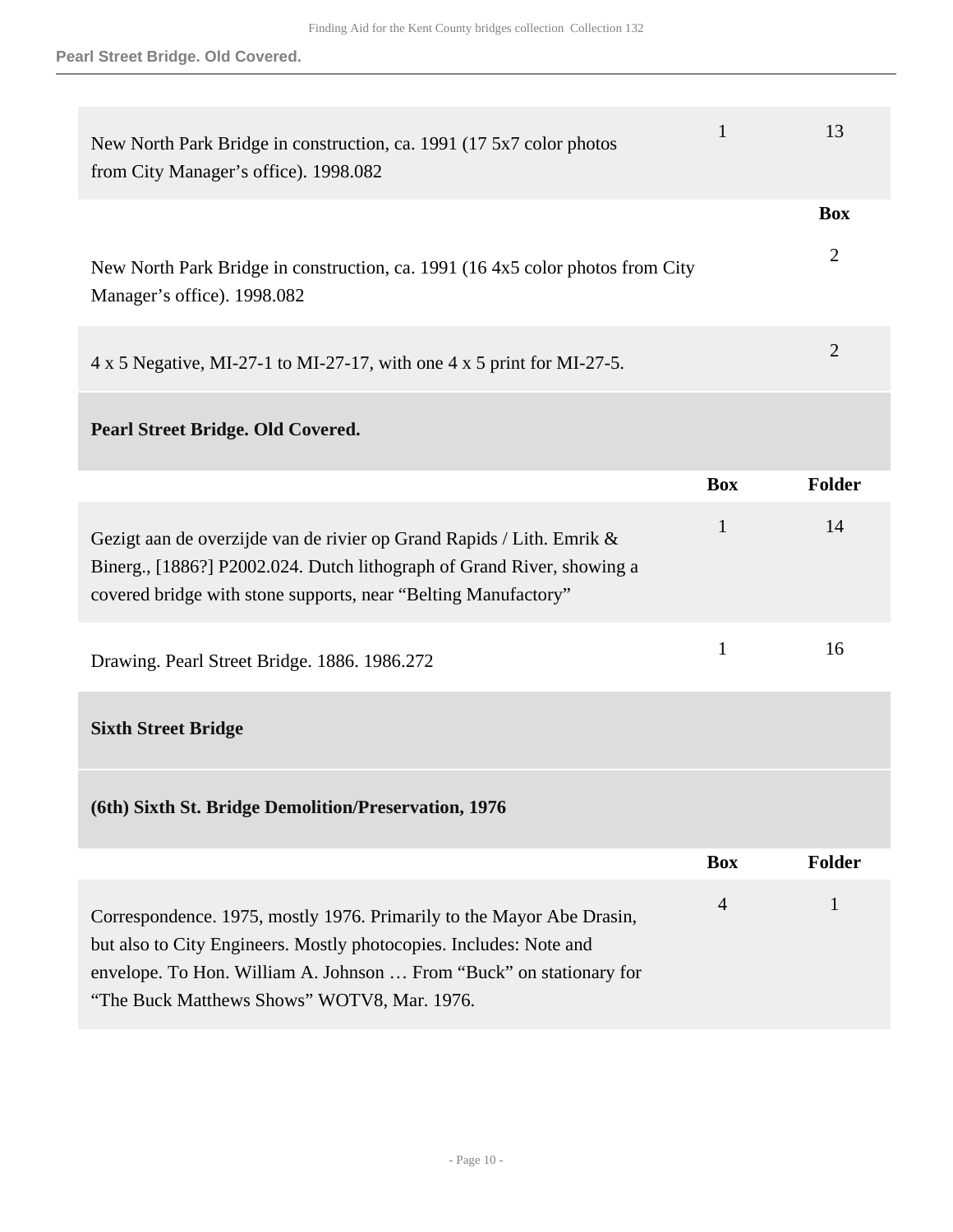| Packet of photocopied correspondence, John C. Cary letterhead at top, but<br>including copies of letters from Reynold Weidenaar, Joseph E. Kinnebrew<br>IV, Armand Merizon, and area architects. | 4              | 2              |
|--------------------------------------------------------------------------------------------------------------------------------------------------------------------------------------------------|----------------|----------------|
| Packet of photocopies, mostly correspondence, but with top sheet<br>"Financial Data: Sixth Street Bridge", "Johnson"—top right.                                                                  | $\overline{4}$ | 3              |
| Report and Analysis, Sixth Street Bridge, Grand Rapids, Michigan /<br>Robert M. Darvas & Associates, Consulting Structural Engineers, Ann<br>Arbor, Mi. Mar. 15, 1976. [copy]                    | $\overline{4}$ | $\overline{A}$ |
| Reference articles, photocopies (3)                                                                                                                                                              |                |                |
|                                                                                                                                                                                                  | <b>Box</b>     | <b>Folder</b>  |
| West Michigan Environmental Action Council. Action Alert, March 23,<br>[1976]                                                                                                                    | 4              | 5              |
| GR Board of Public Works. Annual Report 1886, pg. 32                                                                                                                                             | $\overline{4}$ | 5              |
| GR Board of Public Works. Annual Report 1887, pg. 30                                                                                                                                             | $\overline{4}$ | 5              |
|                                                                                                                                                                                                  |                | 5              |
| Michigan Municipal Review. V. 48, no. 4, May 1985. "Restoration of an<br>Elderly Bridge" / John L. Hornbach, City Engineer, GR.                                                                  | 4              |                |
| <b>Newspaper clippings [photocopies]</b>                                                                                                                                                         |                |                |
|                                                                                                                                                                                                  | <b>Box</b>     | <b>Folder</b>  |